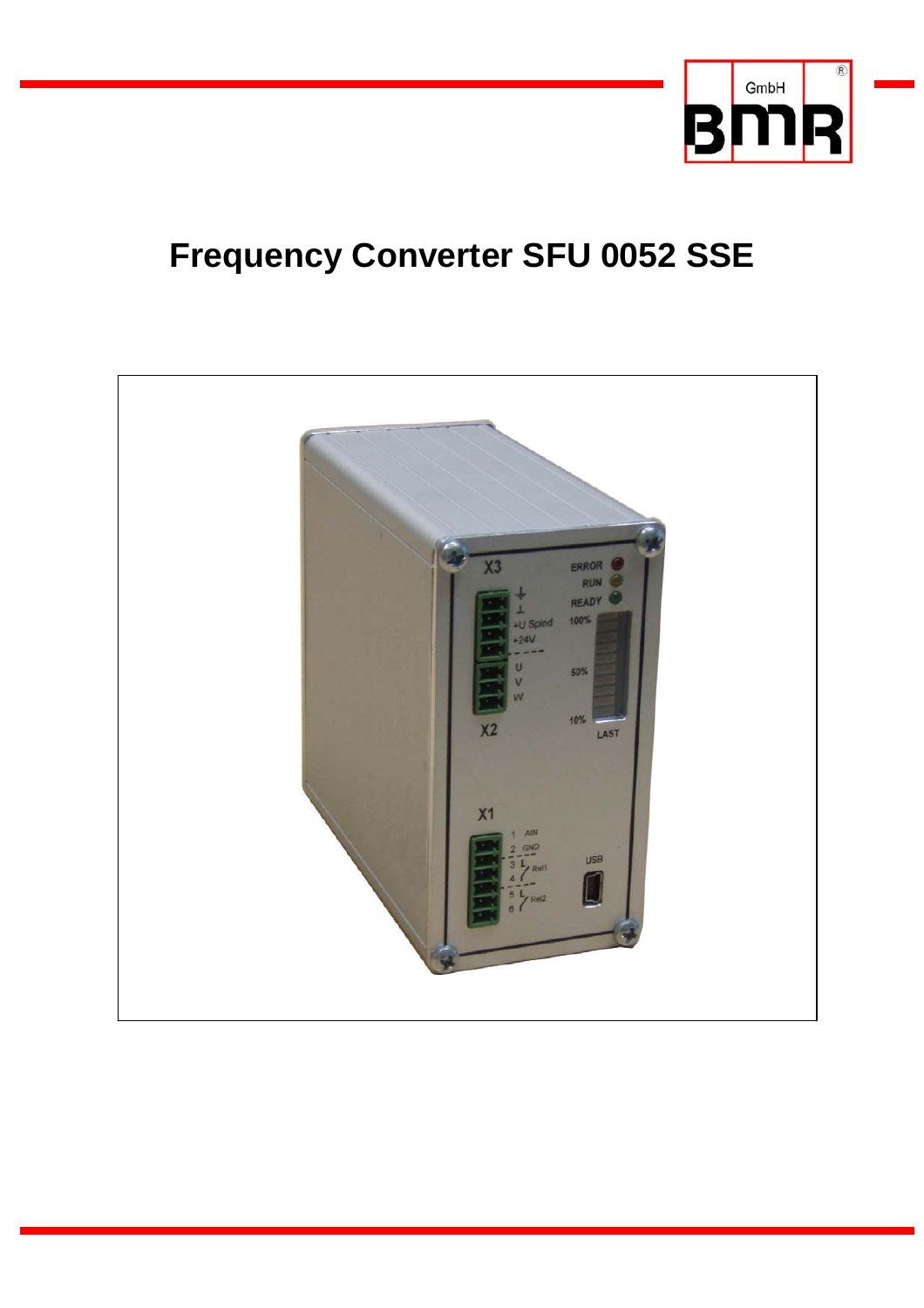## amıe

### **Content**

- **1 Introduction**
- **2 Description and Features**
- **3 Block Schematic**
- **4 Technical Data**
- **5 Safety and Caution Instructions**
- **6 Connections, Plugs and Pin Assignments**
- **6.1 Analogue Input and Digital Outputs**
- **6.2 Spindle Connection**
- **6.3 Mains Connection**
- **6.4 USB Interface**
- **7 Description of Functions and Operation**
- **7.1 Frontpanel**
- **7.2 Start and Stop**
- **7.3 Set Value of Rotational Speed**
- **7.4 Load Display**
- **7.5 LEDs**
- **6 EMC**
- **7 Drawing**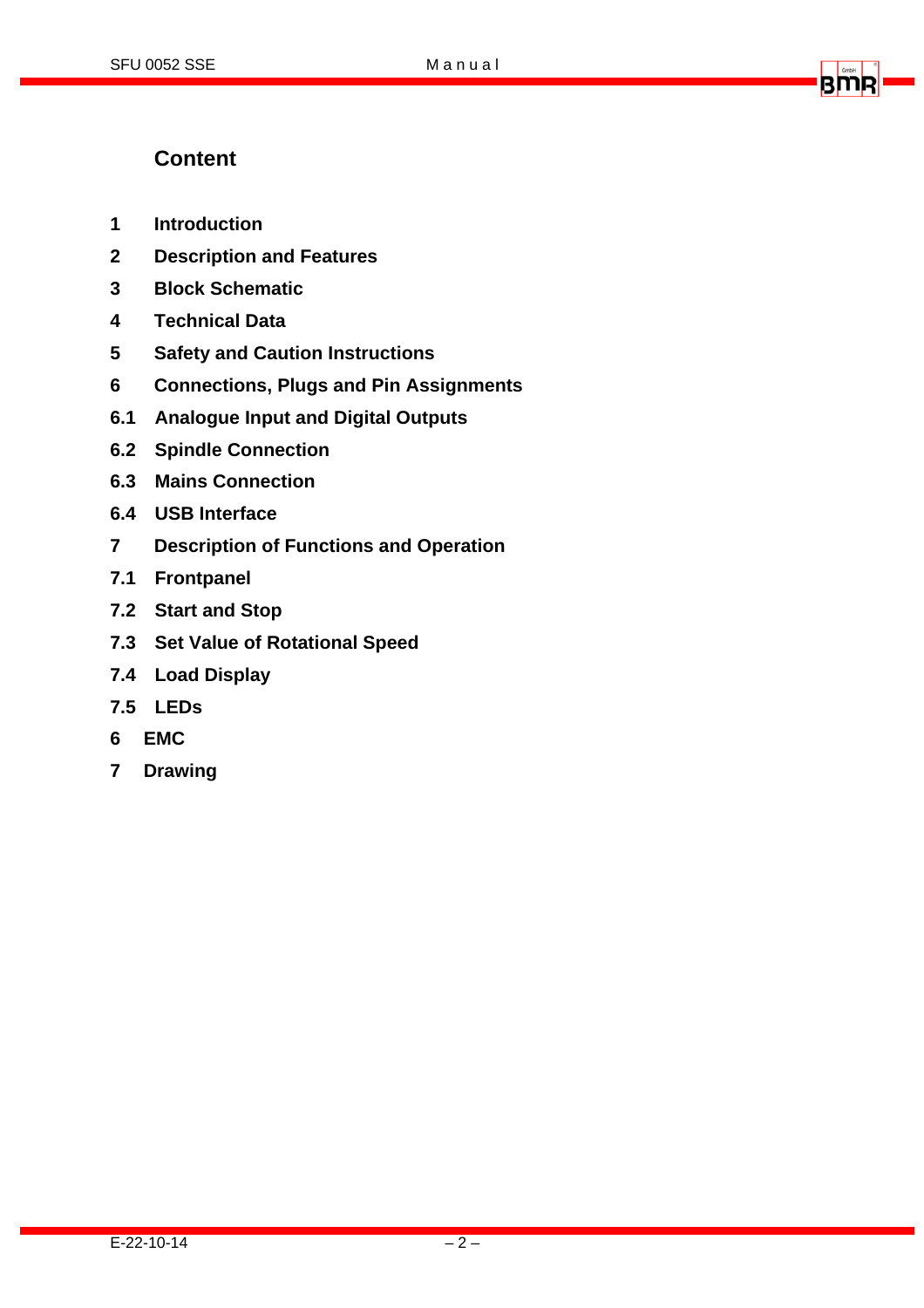

#### **1. Introduction**

The SFU0052 is the successor of the SFU051 and can replace it directly with the exception that the spindle characteristics of the DC version are different and can not be interchanged, but are available at BMR on request. It is implemented an improved DC functions which grants a much better overall performance.

The rotational speed of **BLDC** (brushless direct current) motors is direct depending on the voltage applied. Generally this voltage will be connected to a 3 phase winding on the rotor via a collector, which takes over the proper commutation.

BLDC motors have the windings on the stator and a permanent magnet on the stator. So they don't need a mechanical collector, but the commutation has to be carried out electronically

The precondition for this is the knowledge about the position of rotor at any time. The informations have to be gathered either from encoders or from the back emf voltage of the winding, which is a so called sensorless operation.

The rotation speed of an **AC** motor depends on the revolving field of the stator. The rotor doesn't follow the revolving field of the converter. This difference is called slippage, which is typical for all ac motors.

The motor control is realized by a well proved special BMR speed *vector control.* A speed sensor within the spindle is not necessary.

#### **2. Description and Features**

- **sensorless** Operation of **BLDC** and **AC spindles**
- The frequency converter **SFU 0052** allows **rotational speeds** up to **60,000Upm.**
- The core of **SFU 0052** is a **digital signal processor** (DSP) which produces all output parameters and collects signals.
- Output power up to 250VA within a very compact DIN rail case
- All parameters like power, voltage and frequency are collected in **real time** and are regulated by the implemented vector control depending on the load.
- High **operating safety:** All operating conditions like acceleration, operation with nominal rotation speed and braking are controlled and critical conditions are intercepted.
- **Easy and flexible integration into new or existing applications with** Input und Output signals for control.
- **Short circuit protected**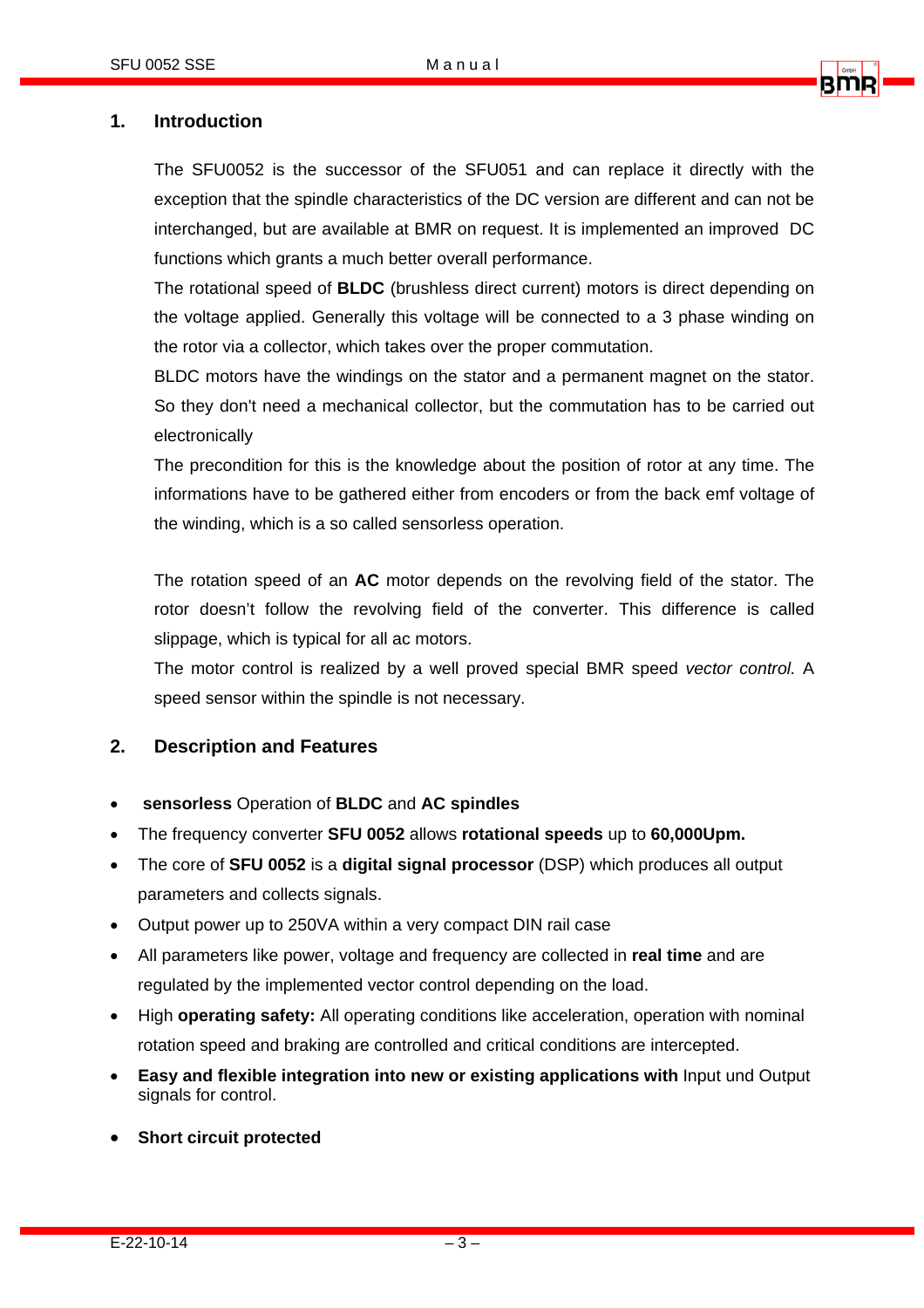

#### **3. Block Schematic**





#### **4. Technical Data**

| Power Supply Voltage      | Logic / Digital:<br>+24V / 0,25A DC Umax = 32V!                                                                    |  |  |  |
|---------------------------|--------------------------------------------------------------------------------------------------------------------|--|--|--|
|                           | Spindle:<br>+24V50V DC / Fuse: 6,3AT                                                                               |  |  |  |
|                           | protected against reverse wiring, but not for permanent duration                                                   |  |  |  |
| <b>Output Power</b>       | ca. 250VA                                                                                                          |  |  |  |
| <b>Spindle Connection</b> | 3-polig: U, V, W,                                                                                                  |  |  |  |
| Output Voltage            | depending on Spindle Voltage Supply                                                                                |  |  |  |
| <b>Output Current</b>     | 6A, electronically limited and matched to the corresponding spindle                                                |  |  |  |
| Overload                  | to be set up for max. 10s                                                                                          |  |  |  |
| Output frequency          | max. 100.000 rpm                                                                                                   |  |  |  |
| Control Input             | 1 Analogue: 0-10V pluggable screw terminal X1                                                                      |  |  |  |
|                           | PIN1 Analogue Signal, PIN2 Ground                                                                                  |  |  |  |
|                           | protected to withstand voltages beyond 10V, but not for permanent<br>duration                                      |  |  |  |
| <b>Control Outputs</b>    | 2 Digital:<br>Relay at pluggable screw terminal X1 24VDC/1000mA,<br>125VAC/500mA                                   |  |  |  |
|                           | PIN3-4: normally open - RUN / Spindle has reached set value<br>PIN5-6: normally open - ERROR / any error, overload |  |  |  |
| Interface                 | USB for setup and remote control                                                                                   |  |  |  |
| Dimensions B x H x T (mm) | 105 x 125 x 55                                                                                                     |  |  |  |
|                           | Mounting at 35mm DIN rail                                                                                          |  |  |  |
| Weight                    | ca.300g                                                                                                            |  |  |  |
| Protection                | IP20                                                                                                               |  |  |  |
| Ambient. Operationg Temp  | $40^{\circ}$ C                                                                                                     |  |  |  |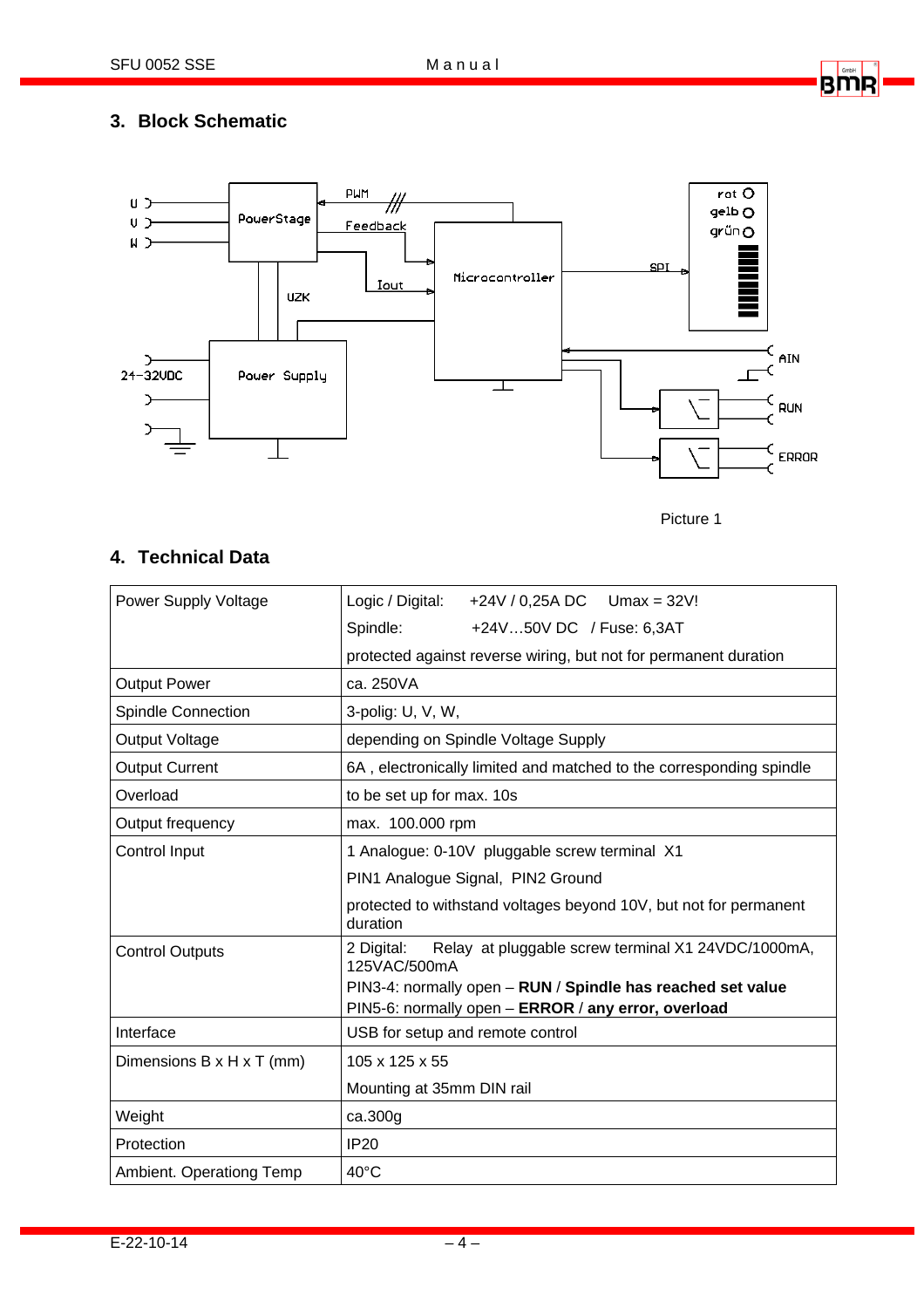

#### **5. Safety-Precautions and Warnings**

- This device produces dangerous electrical voltages and is used for the operation of fast spinning tools. Because of their high rotational speed, it may be dangerous in case of improper handling. For this reason, only professionally trained and qualified personnel should be allowed to work with and setup this device!
- Any maintenance to the device must be carried out after the supply voltage has been disconnected, only!
- Before the first commissioning can be carried out, it should be ensured that the spindle and the tool are fixed properly, to eliminate all dangers because of uncontrolled movement of the spindle.
- Safety regulations being valid for the country where the device is used, have to be adhered to where any work is carried out on the device.
- Maintaining EMC (electromagnetic compatibility) limits is the responsibility of the manufacturer of the machine or device. The inputs and outputs on this device are fitted with filters, to increase the interference immunity and reduce emitted interference, making it possible to use this device in an industrial environment.
- The EMC of a machine or device is affected by all connected components (motor spindle, length and type of cables, wiring, etc). Under certain conditions the use of additional filters can be necessary to maintain the current laws.
- For the reasons listed above, installation and connection of the device should be carried out by qualified personnel, only.



#### **Attention:**

**Please verify that all power supply voltages are correct in polarity and value** 



#### **Attention:**

**Please ensure to have the proper characteristic selected, always! The operation of a spindle with a wrong characteristic may harm the spindle or the converter severely!**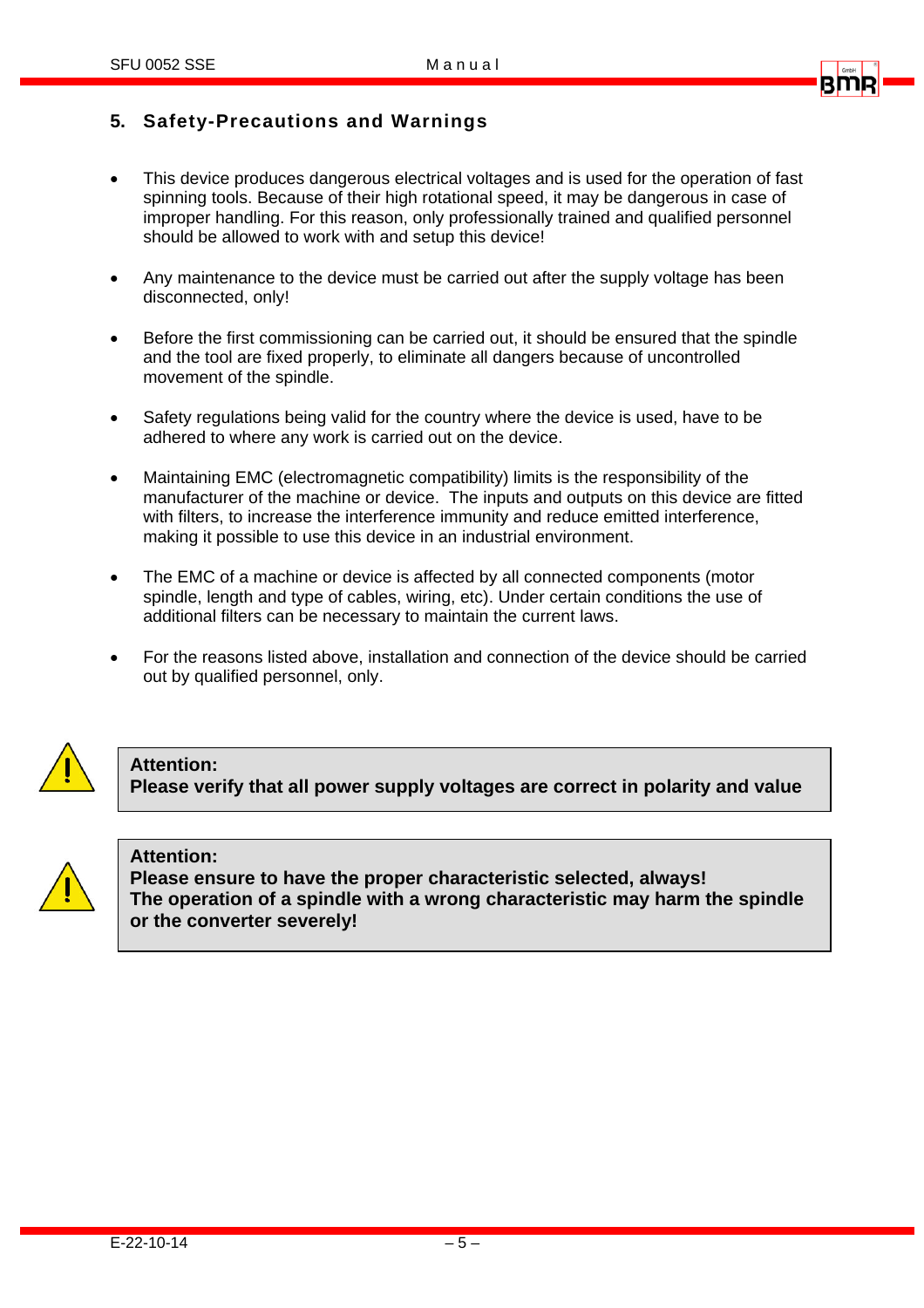

#### **6. Connections, Plugs and Pin Assignments**



Picture 2

#### **6.1 Analogue Input - Digital Output X1 6 pol. pluggable screw terminal 3,5mm**

| Pin            | <b>Function</b> | <b>Description</b>                                        |
|----------------|-----------------|-----------------------------------------------------------|
| 1              | Analogue Input  | Start/Stop in combination with Set Value of rotational    |
|                |                 | speed<br>see 7.2/7.3                                      |
| 2              | Ground          | Ground for Pin 1                                          |
| $\mathbf{3}$   | Relay1 (NO)     | Spindle RUN (normally open) Spindle has reached set value |
| $\overline{4}$ |                 |                                                           |
| 5              | Relay2 (NO)     | <b>Overload / Error (normally open)</b>                   |
| 6              |                 |                                                           |

**6.2 Spindle Connection X2 3 pol. pluggable screw terminal 3,5mm** 

| Pin |   | <b>Function   Description</b> |
|-----|---|-------------------------------|
|     |   | Spindle Phase U               |
|     |   | Spindle Phase V               |
| っ   | W | Spindle Phase W               |

#### **6.3 Mains Connection X3 3 pol pluggable screw terminal 5,0mm – to be locked**

| Pin            | <b>Function</b> | <b>Description</b>                                                                                                                    |
|----------------|-----------------|---------------------------------------------------------------------------------------------------------------------------------------|
|                | <b>PE</b>       | <b>Protective Earth</b>                                                                                                               |
| $\overline{2}$ | 0V              | GND USpind and +24V                                                                                                                   |
| 3              | +USpind         | + Spindle Voltage Supply -> Fuse 6,3AT                                                                                                |
|                |                 | protected against voltage reversal and back emf voltage from spindle.<br>Voltages measured here are not buffered by a cap. Umax = 50V |
|                |                 | 24V Spindles may be operated with a bridge to Pin 4                                                                                   |
| $\overline{4}$ | $+24V$          | + Voltage Supply for Logic -> FUSE FS1 250mAT                                                                                         |
|                |                 | protected against voltage reversal Umax = 32V!!                                                                                       |

#### **6.4 Interface USB**

**For communication with PC and setup and remote control with the help of SFU-Terminal**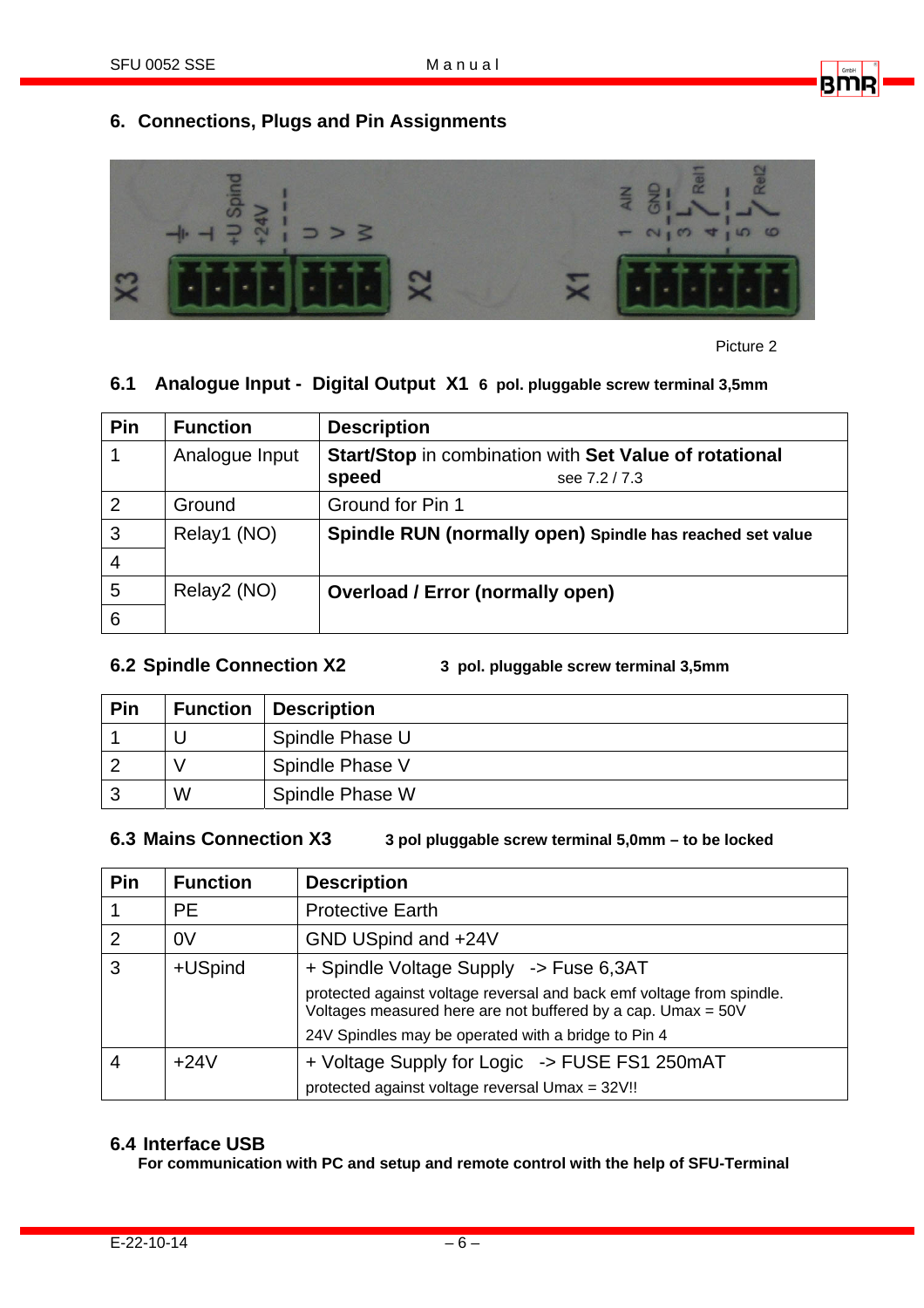

 SFU 0052-SSE gets all important operating conditions and parameters. A selection of two can be output on the digital outputs as messages

 All setups described below can easily be carried out with the help of SFU Terminal with a Version higher than V5.9 .

 The multi purpose input X1-PIN 1 input can be used for setting up the desired rotational speed and in combination for START-STOP

#### **7.1 Frontpanel**



Picture 3

During operation the current status is displayed at the LEDs *ERROR*, *RUN*, *READY* The LED *ERROR* is additionally a common indication for an error.

#### **7.2 Start and Stop of the converter**

An input voltage of 0V at X1-PIN 1 makes the spindle stop, and a voltage higher than 0,29V starts the spindle up to a rotational speed according to the scaling. As indication for RUN State the yellow LED is switched ON and relay at X1-PIN3-4 is switched.

As soon as an error occurs, the spindle is stopped. A restart is possible after reset and set of the voltage at X1-PIN 1

#### **7.3 Set Value of Rotational Speed**

There are two possibilities for scaling the rotational speed

• **0-10V / Min-Max**: The default scaling for the analogue value is according the Min/Max values of the rotational speed from the spindle characteristic e.g.: set values are Min: 5.000rpm, Max: 60.000

This results in a formula for the control voltage u:  $u = set$  value \* 10V/60.000rpm A voltage of u<0,8V realizes standstill, a voltage of 0,8V sets the minimum speed of 5.000rpm and 10V sets the maximum rotational speed of 60.000rpm.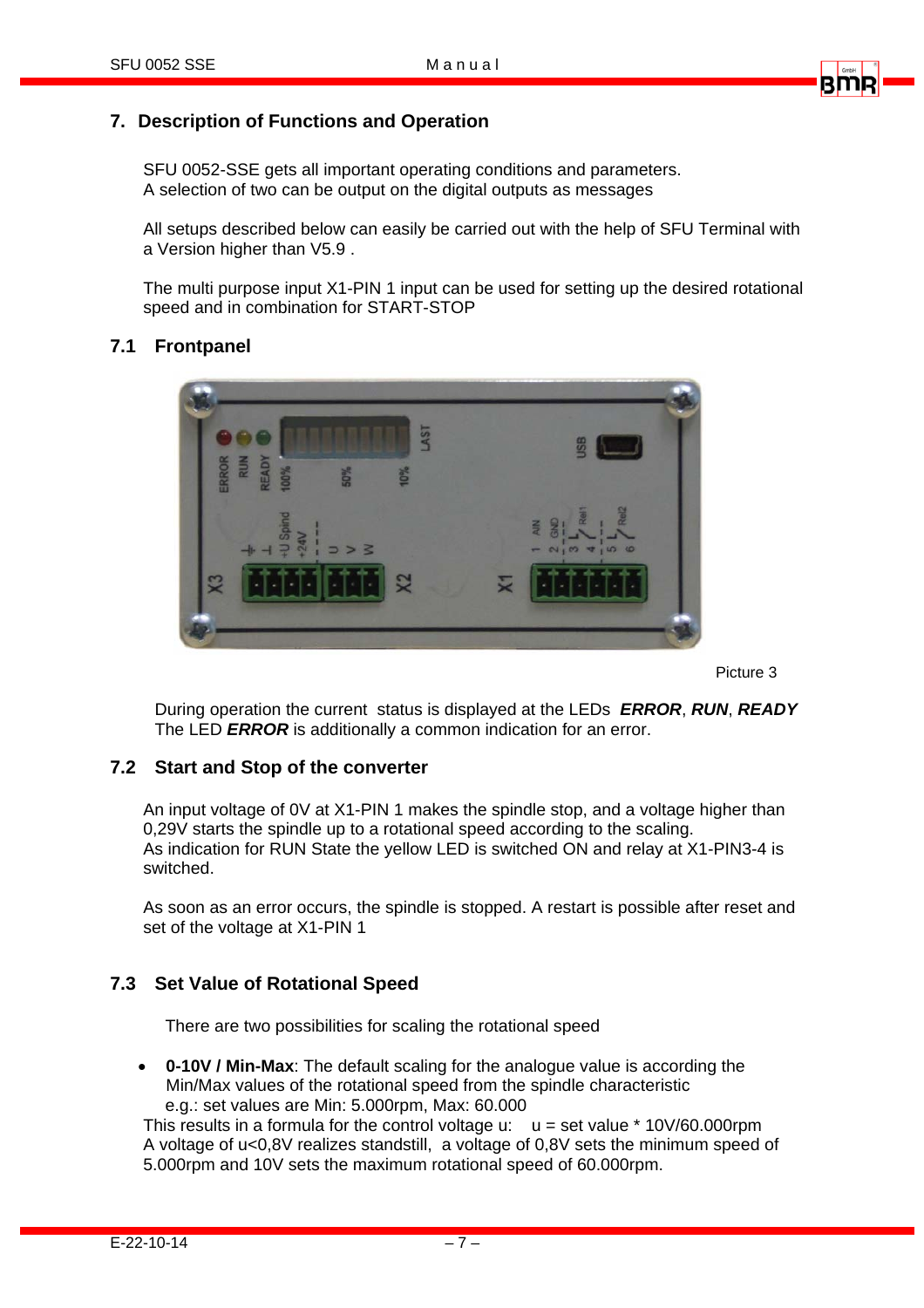

• Another option of the input scaling is **1V/10.000rpm**. As soon as the spindle is started the rotational speed can be increased to maximum

The analogue input is protected agains voltages beyond 10V for short time and not for permanent duration

#### **7.4 Load Display**

At the LED bar the current load condition is displayed as fractions of 100%. As soon as the maximum load is superceded the red LED is lit and the relay at X1-PIN 2-3 is switch. In case that this condition is persisting longer than 10s or longer as the value set up with SFU-Terminal, the spindle is stopped. (see 7.5)

#### **7.5 Status LEDs and Relays**

For indication of the current operating status there are 3 LEDs present. Operating conditions listed below are possible:

- **READY**: Power Supply of 24V has been connected and no error: green LED
- **PowerOn ERROR:** In case of the presence of an analogue voltage at X1-PIN 1-2 during PowerOn, the red and the green LED are switched on and the Error-Relay at X1- PIN 5-6 is switched. By this an automatic but unuinted start of the spindle is prevented
	- $\rightarrow$  Converter is in Error condition
- **RUN**: The converter is started and the spindle runs. The green and the yellow LEDs are switched on and the Run-Relay at X1-PIN 3-4 is switched.
- **Output Current < Max Current Limit: In case that the nominal current of the spindle is exceeded, the red** ERROR LED is lit and the ERROR relay is switched. If this is persisting longer than 10s or longer as the value set up, the spindle will be stopped. Now the ERROR LED and the READY and RUN LED and the RUN Relay are off.
	- $\rightarrow$  The converter is in an Error Condition
- **Output Current > Max Current Limit: In case of the max. current of the spindle is superceded immediately. In this case the** ERROR LED and the READY and RUN LED and the RUN Relay are switched off.
	- $\rightarrow$  The converter is in an Error Condition
- **Spindle is blocked** (Stall): In case of a blocking of the spindle, it will be switched off **immediately In this case the** ERROR LED and the READY and RUN LED and the RUN Relay are switched off.
	- $\rightarrow$  The converter is in an Error Condition
- **Accepting an error condition and restore the Ready condition**:
	- $\rightarrow$  Analogue voltage has been switched off.
	- $\rightarrow$  ERROR LED off Error-Relay at X1-PIN 5-6 open.
	- $\rightarrow$  READY LED is on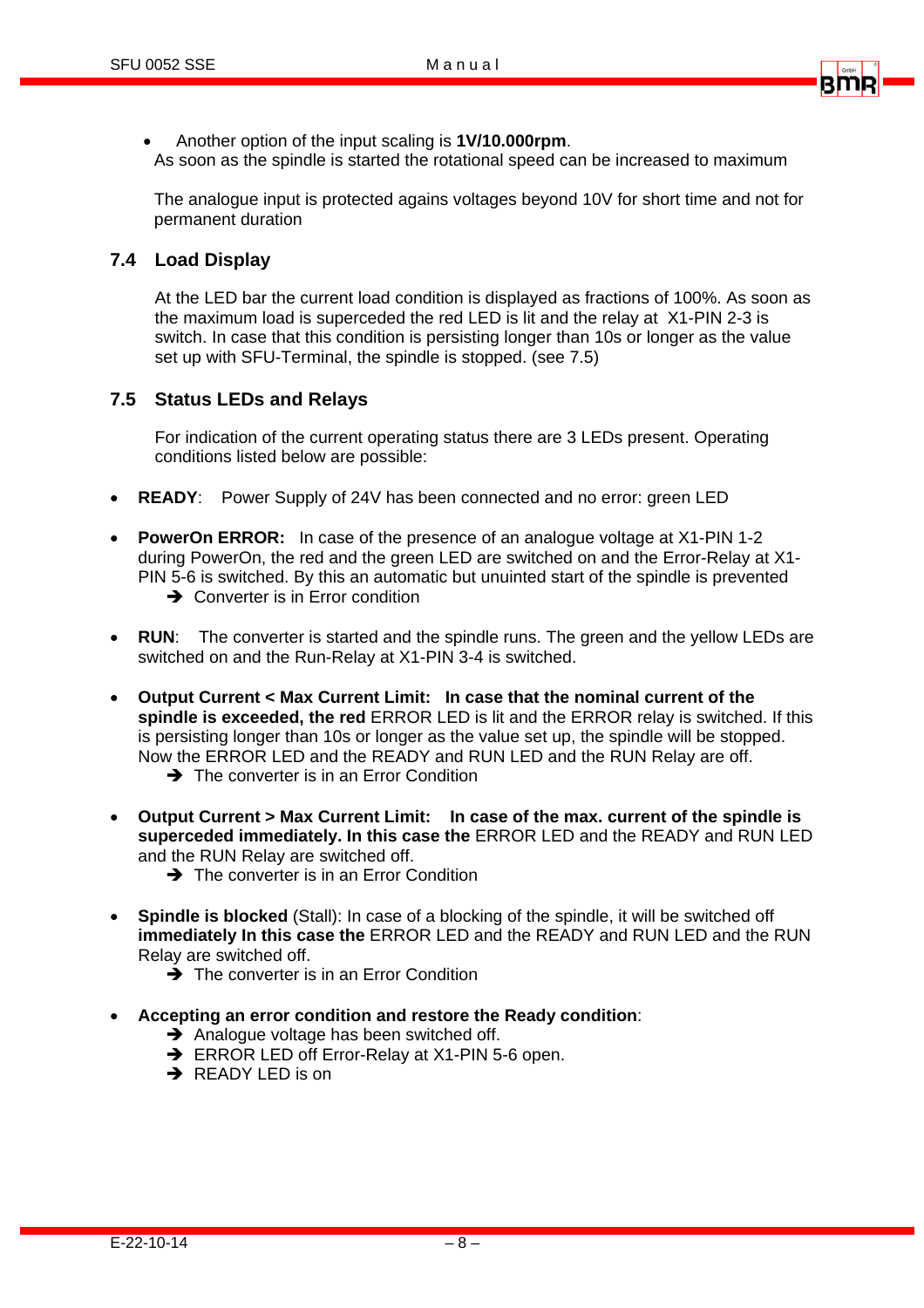BMR

| <b>ERROR</b> | <b>RUN</b>    | <b>READY</b> | <b>Condition</b>                                                                                           |
|--------------|---------------|--------------|------------------------------------------------------------------------------------------------------------|
| <b>RED</b>   | <b>YELLOW</b> | <b>GREEN</b> |                                                                                                            |
|              |               | ◯            | <b>OFF</b>                                                                                                 |
|              | $\bigcirc$    | ∩            | READY: ready for run, spindle standstill                                                                   |
|              | $\bigcirc$    |              | RUN: Spindle has reached set value                                                                         |
|              | $\Box$        | $\bigcirc$   | ERROR: Overload and spindle runs, Automatic switch<br>off after max 10 sec. To be set up with SFU-Terminal |
|              |               |              | <b>ERROR: Spindle standstill</b>                                                                           |
|              |               |              | Overload Stop or Spindle blocked                                                                           |
|              |               | 0            | Analogueeingang > 0V at PowerOn                                                                            |
|              |               |              | not used                                                                                                   |

| <b>ERROR:</b> | <b>RUN:</b>  | <b>Status Relay (normally open)</b>                                                                        |
|---------------|--------------|------------------------------------------------------------------------------------------------------------|
| $X1-PIN 5-6$  | $X1-PIN 3-4$ |                                                                                                            |
| open          | open         | READY: ready for run, spindle standstill                                                                   |
| open          | closed       | RUN: Spindle has reached set value                                                                         |
| closed        | closed       | ERROR: Overload and spindle runs, Automatic switch off<br>after max 10 sec. To be set up with SFU-Terminal |
| closed        | open         | <b>ERROR: Spindle standstill</b>                                                                           |
|               |              | Overload Stop or Spindle blocked                                                                           |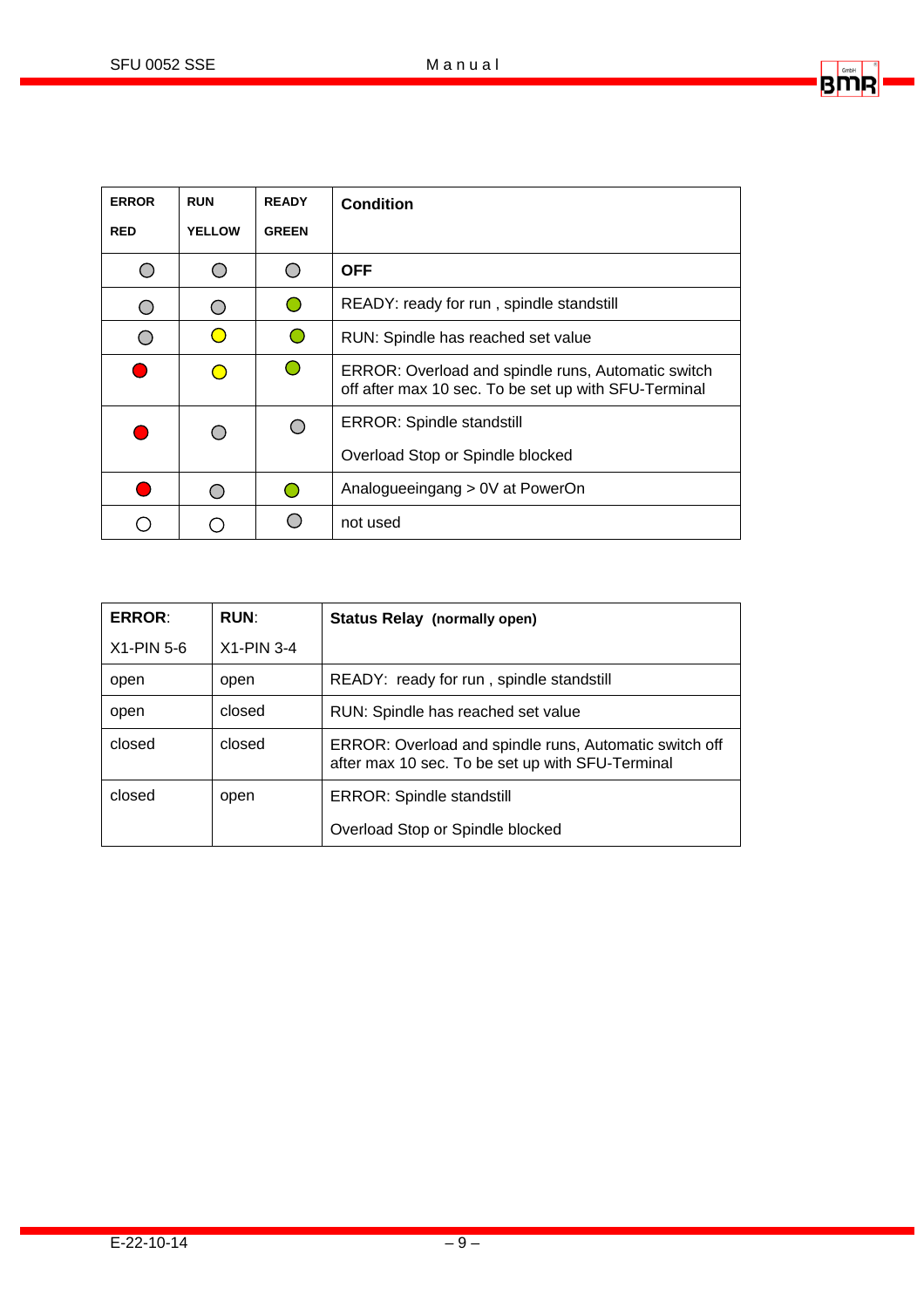#### **5. Safety Functions**

The following safety functions bring about controlled stop of the spindle according predefined deceleration times

- Safety stop because of converter excess temperature after delay-time of 10s is exceeded
- Safety stop by overload and time delay exceeded (default 10sec)
- Safety stop will occur immediately by exceeding the maximum admissible spindle current.

#### **6. EMC**

 This device was developed for use in industrial environments. For trouble-free operation and to reduce emitted interference, the following should be observed during wiring of the equipment:

- The EMC of a machine or device is affected by all connected components (motor spindle, length and type of cables, wiring, etc.). Under certain conditions the use of additional filters can be necessary to maintain the current laws.
- The earth and shield connections of all those devices used in conjunction with the frequency converter should be as short as possible and have as large a cross-section as possible.
- Control devices used with the frequency converter (PLC, CNC, IPC) should be connected to a common earth/earth terminal bar.
- Supply cables, motor cables and control cables must be completely isolated from each other. Where crossing cannot be avoided, cables should be laid at 90° to each other.
- The control cable should be laid as far away as possible from the load cable.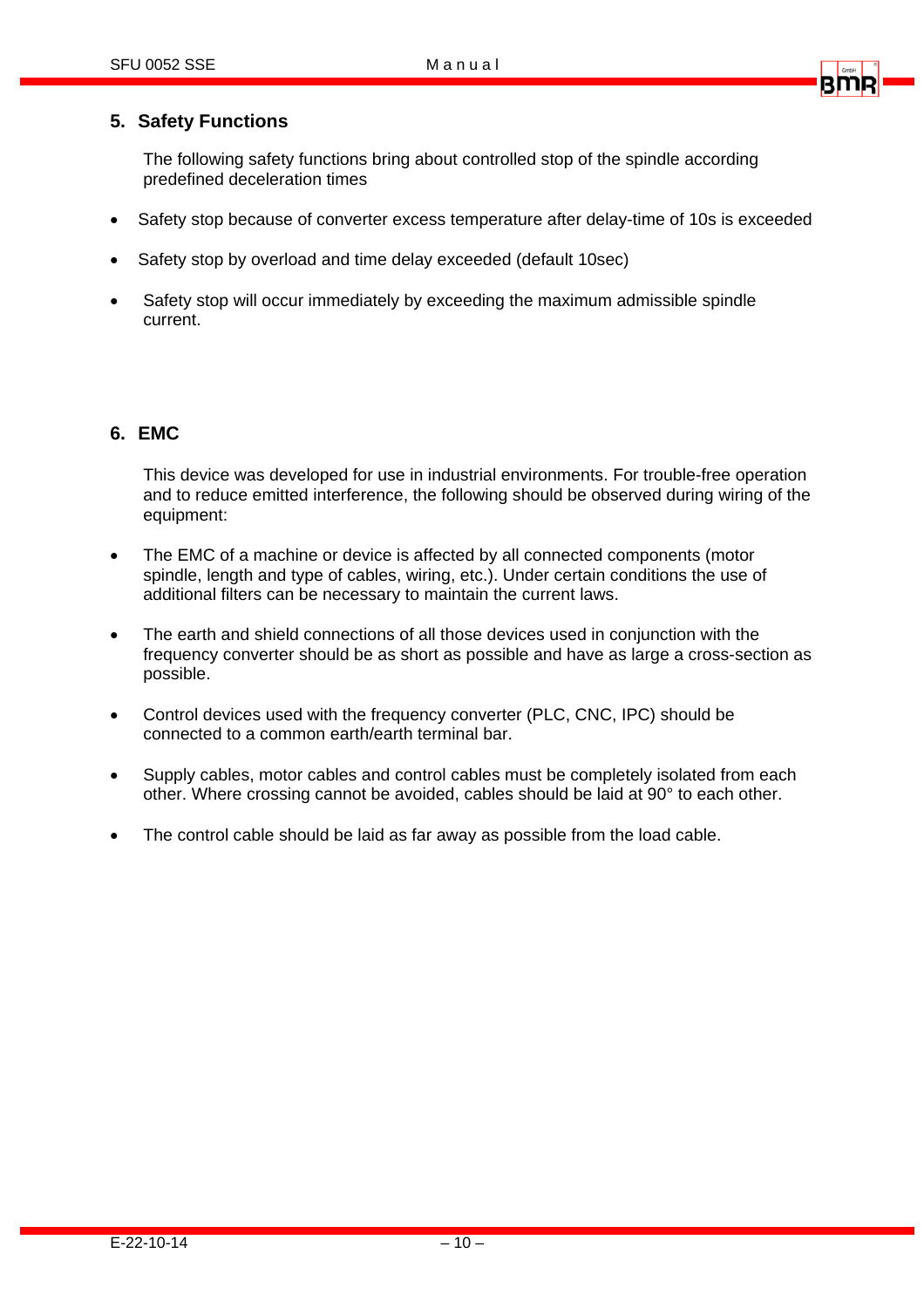# BMR

## 8. Drawing



Picture 4